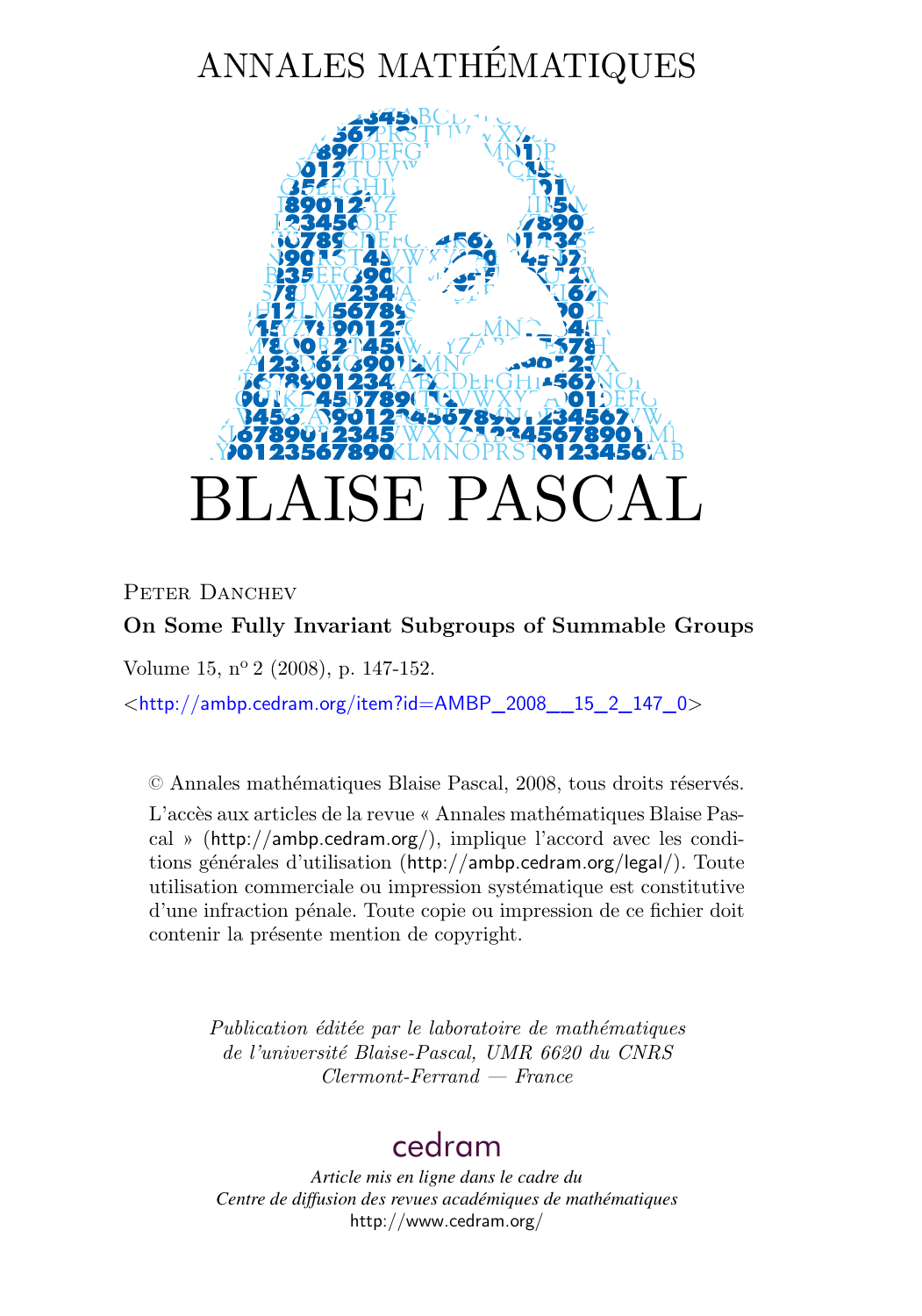## **On Some Fully Invariant Subgroups of Summable Groups**

#### PETER DANCHEV

#### **Abstract**

We show the inheritance of summable property for certain fully invariant subgroups by the whole group and vice versa. The results are somewhat parallel to these due to Linton (Mich. Math. J., 1975) and Linton-Megibben (Proc. Amer. Math. Soc., 1977). They also generalize recent assertions of ours in (Alg. Colloq., 2009) and (Bull. Allah. Math. Soc., 2008)

#### 1. **Introduction**

Throughout the present paper, all groups into consideration are abelian p-groups, written via the additive record which is the custom when studying such groups, where  $p$  is a prime. All other unexplained exclusively characters and definitions are standard and follow essentially the classical reference [\[4\]](#page-6-0).

A well-known theorem of Nunke [\[10\]](#page-6-0) (see also [\[4,](#page-6-0) v. II, p. 112, Exercise 3) states that if G is a totally projective group, then so are  $p^{\alpha}G$  and  $G/p^{\alpha}G$  for all ordinals  $\alpha$ ; and, conversely, if there is an ordinal  $\alpha$  such that both  $p^{\alpha}G$  and  $G/p^{\alpha}G$  are totally projective, then G is totally projective. (Note that, in particular, the same claim follows for direct sums of countable groups.) An unpublished observation of Fuchs - E. Walker says that if  $F$  is a fully invariant subgroup of the totally projective group G, then both F and  $G/F$  are totally projective groups (see cf. [\[4,](#page-6-0) v. II, p. 101, Exercise 7] and [\[6\]](#page-6-0) as well). In [\[8\]](#page-6-0), Linton and Megibben jointly investigated the more difficult converse question in some special cases for F. Specifically, they proved that if the fully invariant subgroup  $F$  of  $G$ is of concrete type and if both F and  $G/F$  are totally projective, then G itself is totally projective. The general case for  $F$  is still unanswered.

*Keywords:* fully invariant subgroups, λ-large subgroups, summable groups, free valuated vector spaces.

*Math. classification:* 20K10.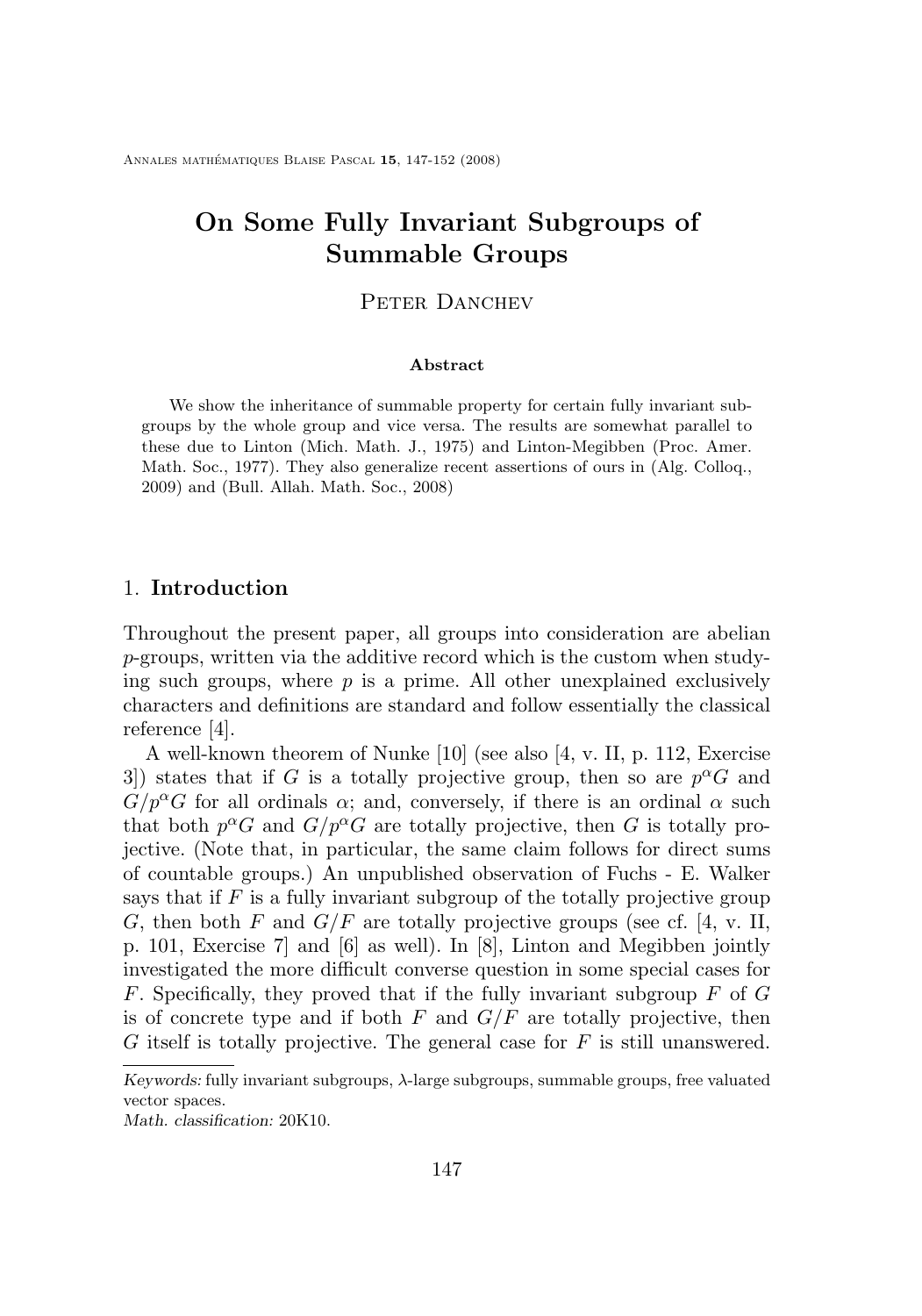#### P. DANCHEV

However, when G is a  $C_{\lambda}$ -group (that is,  $G/p^{\alpha}G$  is totally projective for each  $\alpha < \lambda$ ) of length  $\lambda$  and F is an unbounded fully invariant subgroup of G, Linton established in  $(6,$  Theorem 5) that G is totally projective if and only if  $F$  is totally projective.

In a subsequent series of articles, we have explored the same kind of claims for an independent class of so-called summable groups (see [\[9\]](#page-6-0) and  $[4, v.$  $[4, v.$  II, Chapter 84. In fact, in  $[1]$  we show that if G is a group of countable length and if  $\alpha$  is an ordinal such that  $p^{\alpha}G$  and  $G/p^{\alpha}G$  are both summable, then  $G$  is summable. Further, in [\[3\]](#page-6-0), we consider the case when length(G) =  $\Omega$  by proving that if G is a C<sub> $\Omega$ </sub>-group of length  $\Omega$  and if  $p^{\alpha}G$  is summable for some  $\alpha < \omega^2$ , then G is also summable. After this, we refine in [\[2\]](#page-6-0) this assertion to an arbitrary countable ordinal  $\alpha$  (i.e.  $\alpha < \Omega$ ).

The aim of this manuscript is to remove the condition on G to be a  $C_{\Omega}$ -group as well as the countability of length(G) by showing that if  $p^{\alpha}G$ and  $G/p^{\alpha}G$  both are summable for some ordinal number  $\alpha$ , then G is summable too; thus generalizing all of the aforementioned attainments. We also concern some partial situations of the general case for the fully invariant subgroup F of G; it is noteworthy that  $p^{\alpha}G$  is a special fully invariant subgroup of G.

#### 2. **Main Results**

It is well-known that G being summable forces that  $p^{\alpha}G$  is summable for any ordinal  $\alpha$ . In this section we shall show that under the condition that  $G/p^{\alpha}G$  is summable the converse statement is true for an arbitrary ordinal  $\alpha$  and thus acquire a powerful tool for showing a group is summable.

As already emphasized in the introductory section, we argued in [\[1\]](#page-6-0) that if length $(G) < \Omega$  and both  $p^{\alpha}G$  with  $G/p^{\alpha}G$  are summable for some  $\alpha$  < length(G), then G is summable. According to the following example one can expect that the assertion holds valid even for lengths equal to  $\Omega$ .

*Example 2.1.* Let  $A = G \oplus H$ , where G is of countable length whereas H is of length  $\Omega$  a direct sum of countable groups. We claim that if  $p^{\alpha}A$  and  $A/p^{\alpha}A$  are summable for some  $\alpha \leq \Omega$ , then A is summable. Indeed, length(A) =  $\Omega$  and we see that  $\alpha = \Omega$  obviously insures that A is summable. If now  $\alpha < \Omega$ , we see that  $p^{\alpha}A = p^{\alpha}G \oplus p^{\alpha}H$  and  $A/p^{\alpha}A \cong (G/p^{\alpha}G) \oplus (H/p^{\alpha}H)$  imply that  $p^{\alpha}G$  and  $G/p^{\alpha}G$  are summable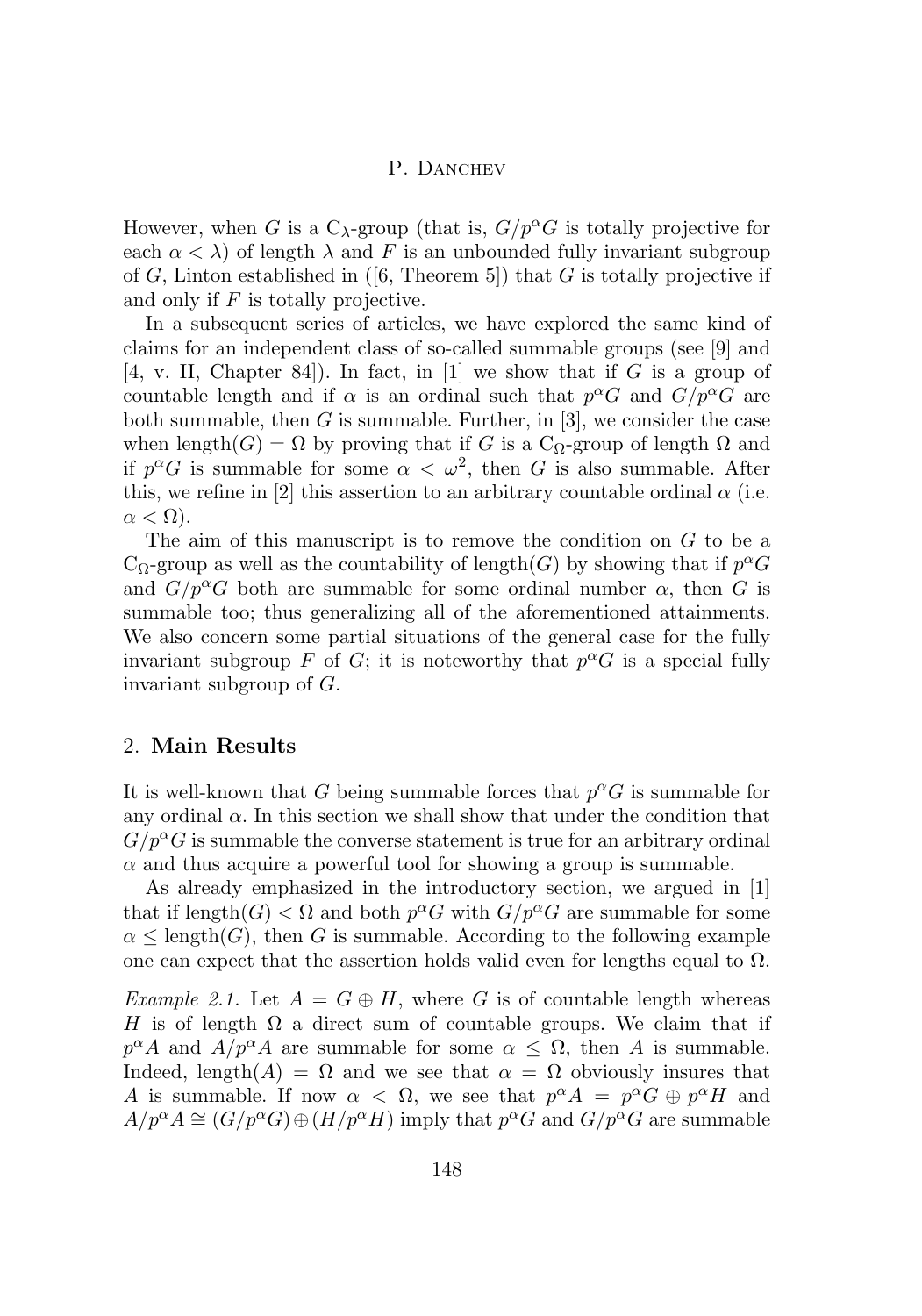#### Fully Invariant Subgroups

<span id="page-3-0"></span>as being direct summands. Thus, by what we have remarked above, G has to be summable, whence so is  $A$  (see [\[9\]](#page-6-0) or [\[4,](#page-6-0) v. II, p. 123]) as claimed.

And so, we come to our central result which shows what we happened; it will turn out to be a major step towards proving the desired global theorem.

### **Theorem 2.2.** Suppose  $p^{\alpha}G$  and  $G/p^{\alpha}G$  are summable groups for some *ordinal number*  $\alpha$ *. Then G is summable, provided* length $(G) \leq \Omega$ *.*

*Proof.* If  $\alpha \geq \Omega$ , we are done. For the remaining case  $\alpha < \Omega$  we write  $G[p] = (p^{\alpha}G)[p] \oplus V_{\alpha}$  as valuated vector spaces where  $V_{\alpha}$  is isometric to the socle of some  $p^{\alpha}$ -high subgroup of G. Assume that H is such a  $p^{\alpha}$ -high subgroup. Since  $\mathcal{H} \cong (\mathcal{H} \oplus p^{\alpha} \tilde{G})/p^{\alpha} G$  where the latter group is isotype in  $G/p^{\alpha}G$ , a group of countable length, we appeal to [\[9\]](#page-6-0) or to ([\[4,](#page-6-0) v. II, p. 125, Prop. 84.4) to infer that  $H$  must be summable. Therefore,  $H[p]$  must be free, hence so does  $V_{\alpha}$ . But  $(p^{\alpha}G)[p]$  is free too and henceforth a simple technical argument applies to get that  $G[p]$  is free which gives the desired summability of  $G$ .

We now turn to the question: If  $F$  is a fully invariant subgroup of  $G$  and both F and  $G/F$  are summable, does it follow that G is summable as well? (For the corresponding results concerning totally projective groups we refer once again to [\[6\]](#page-6-0) and [\[8\]](#page-6-0)). In some instances this is so; for examples:

1)  $F = G[p^n]$  for some natural number *n*.

Then  $G/\tilde{F} \cong p^n G$  is summable only when G is summable (see [\[1\]](#page-6-0) or [\[3,](#page-6-0) Lemma 1]).

2)  $F = p^{\alpha}G$  for some ordinal number  $\alpha$ .

Then our foregoing theorem allows us to conclude that the above question holds true in that case.

Now, we will make an attempt to examine the general case. Recall that the height  $|x|_G$  of a nonzero element x in the reduced group G is defined to be the least ordinal  $\alpha$  such that  $x \notin p^{\alpha+1}G$ . We also set  $|0|_G = \infty$ . Let  $\alpha = (\alpha_i)_{i \leq \omega}$  be an increasing sequence of ordinals and symbols  $\infty$ ; that is, for each index *i*, either  $\alpha_i$  is an ordinal or  $\alpha_i = \infty$  and  $\alpha_i < \alpha_{i+1}$  provided  $\alpha_i \neq \infty$ . Imitating [\[8\]](#page-6-0), with each such sequence  $\alpha$  we associate the fully invariant subgroup  $G(\alpha)$  of the group G defined by

 $G(\alpha) = \{x \in G : |p^i x|_G \ge \alpha_i, \forall i < \omega\}.$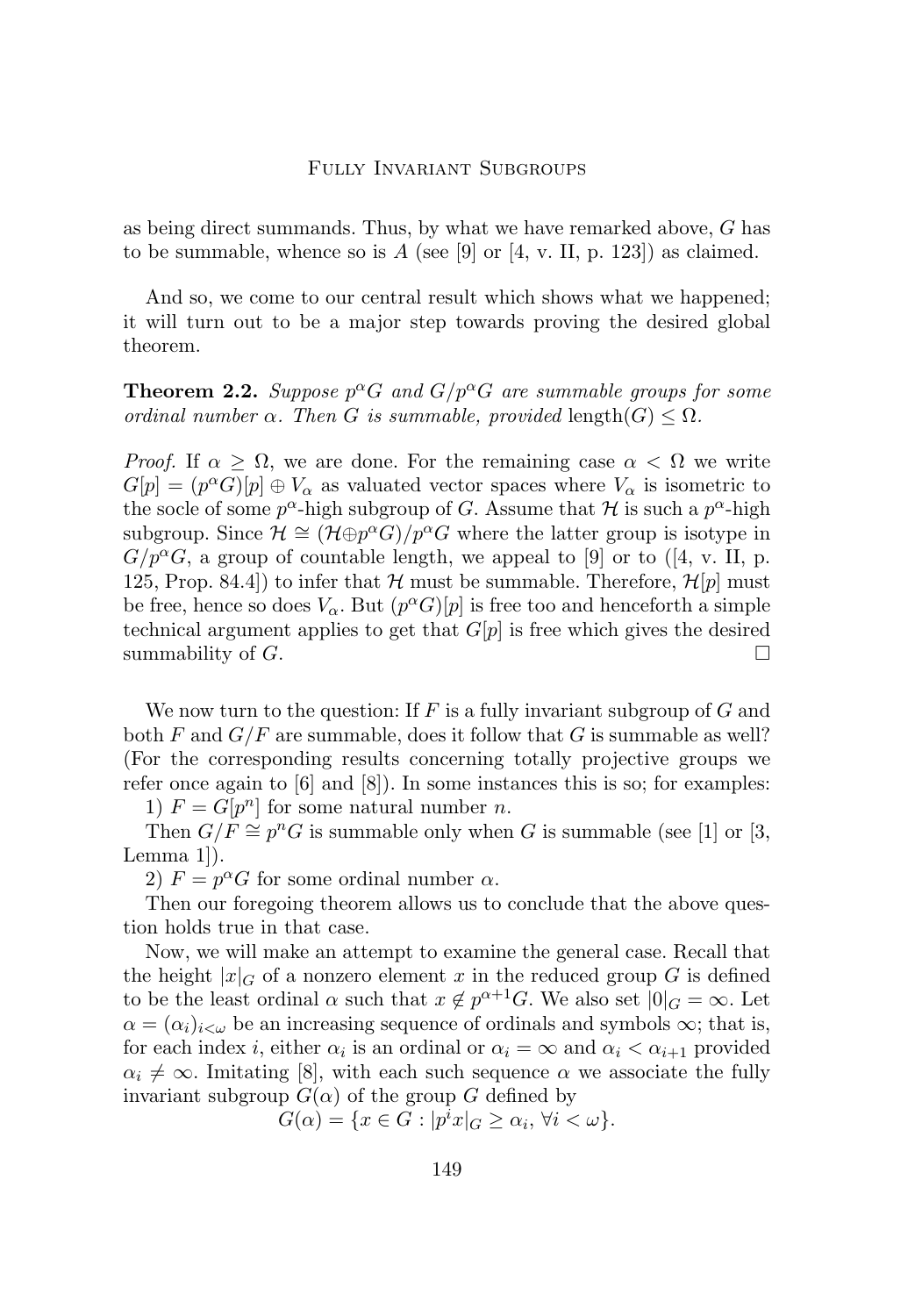#### P. DANCHEV

If G is totally projective, then all of its fully invariant subgroups are of this form (see [\[4,](#page-6-0) v. II, Thm. 67.1; p. 112, Exercise 6 and p. 122, Exercise 7]). However, this is an open problem for arbitrary groups. That is why, we specify that all our fully invariant subgroups of  $G$  in the sequel are taken of the above form presented.

We have accumulated all the machinery necessary to prove the following.

**Theorem 2.3.** *Let* F *denote an unbounded fully invariant subgroup of the*  $C_{\lambda}$ -group *G*, where *G* has length  $\lambda \leq \Omega$ . Then *F* is a summable group *only if* G *is a summable group.*

*Proof.* As the text says, we must show that F being summable implies that G is summable. In fact, since  $F = G(\alpha)$ , where

$$
\alpha = (\alpha(0), \alpha(1), \cdots, \alpha(n), \cdots),
$$

we set  $\beta = \sup{\{\alpha(n) : n < \omega\}}$ . It is not difficult to verify that  $p^{\omega}F = p^{\beta}G$ . Hence  $p^{\beta}G$  is summable. If  $\beta < \lambda$ , we have that  $G/p^{\beta}G$  is a direct sum of countable groups, whence summable, because  $\beta$  is countable. Hereafter Theorem [2.2](#page-3-0) is applicable to get that G is summable. If  $\beta = \lambda$ , then F is separable summable, thus a direct sum of cyclic groups. Since  $\beta$  is co-final with  $\omega$ , we obtain that  $\lambda$  is co-final with  $\omega$ , hence  $\lambda < \Omega$  and then G is a direct sum of countable groups (see [\[9\]](#page-6-0)), whence summable.  $\Box$ 

*Remark 2.4.* The preceding theorem extends ([\[6,](#page-6-0) Theorem 5]) to summable groups. Moreover, in that Theorem 5,  $\lambda = \text{length}(G)$  should be co-final with  $\omega$ .

Finally, we can precise the corresponding theorem from [\[3\]](#page-6-0) (see [\[2\]](#page-6-0) too).

**Theorem 2.5.** *If* G *is a*  $C_\mu$ -group with a  $\lambda$ -large subgroup L such that  $\omega \leq \lambda \leq \mu \leq \Omega$ , then G is summable precisely when L is summable.

*Proof.* " $\Rightarrow$ ". Foremost, if length $(G) < \Omega$ , we consider two possibilities. Firstly, if length $(G) = \mu < \Omega$ , Hill-Megibben's criterion works to infer that A is a direct sum of countable groups. Hence, Linton's result is applicable to deduce that L is totally projective of countable length, that is a direct sum of countable groups, whence summable. Otherwise, if length $(G) < \mu$ , G is obviously a direct sum of countable groups and again the previous procedure can be applied.

After this, let us assume that length( $G$ ) =  $\Omega$ . We know by [\[7\]](#page-6-0) that  $p^{\omega}L = p^{\nu}G$  for some  $\nu \leq \lambda$ . Hence  $p^{\omega}L$  is summable. If  $\nu < \lambda$ , then L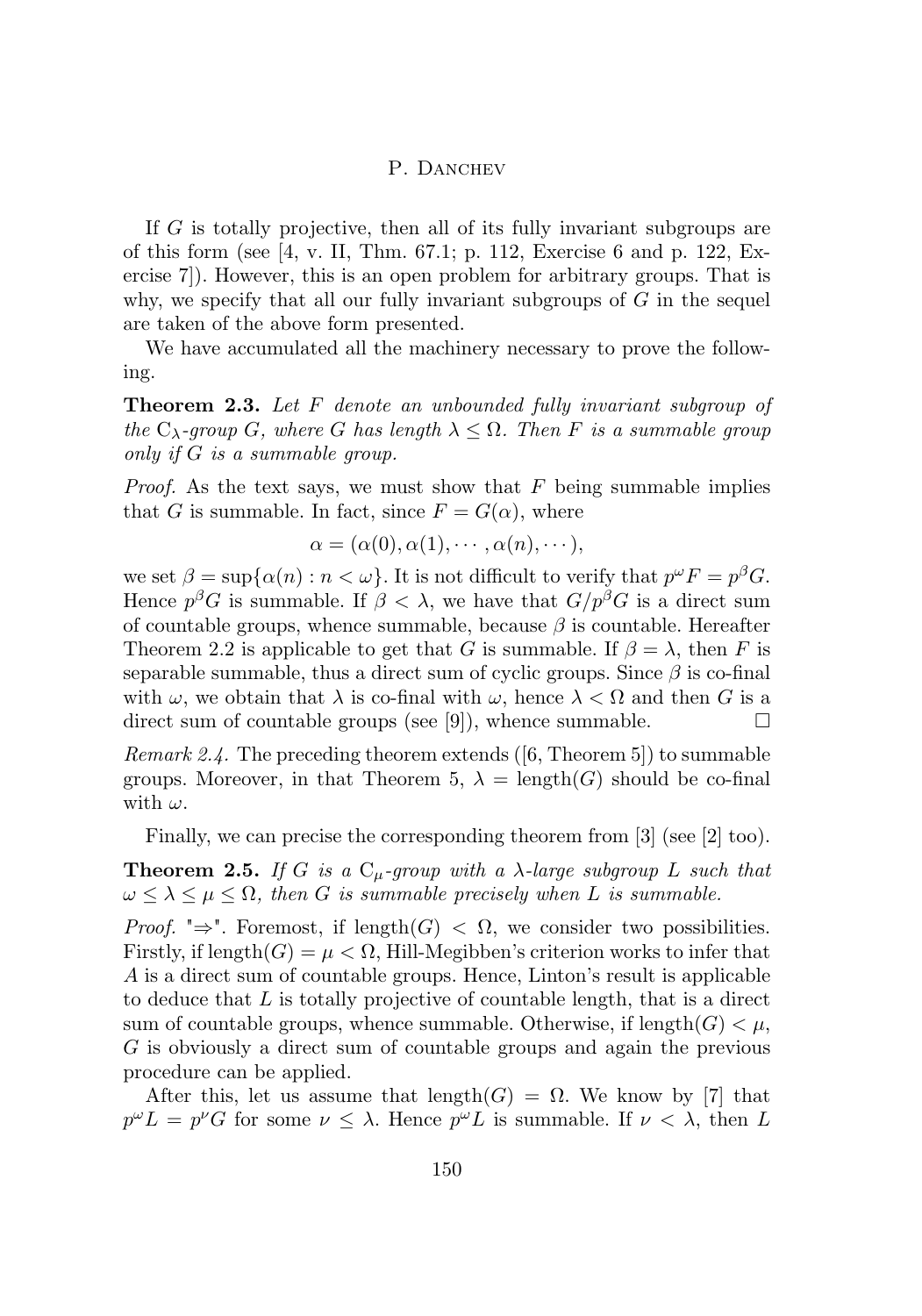#### Fully Invariant Subgroups

is a  $\Sigma$ -group (see [\[3\]](#page-6-0)). Therefore, L is summable (see [\[1\]](#page-6-0) or [3]). In the remaining case when  $\nu = \lambda$ , we have that  $L/p^{\omega}L = L/p^{\lambda}A$  is a  $\lambda$ -large subgroup of the totally projective group  $A/p^{\lambda}A$ . Thus, in virtue of [\[7\]](#page-6-0),  $L/p^{\omega}L$  is a direct sum of cyclic groups. As above, L has to be a summable group (see [\[1\]](#page-6-0) or [\[3\]](#page-6-0)).

" $\Leftarrow$ ". As already observed via [\[7\]](#page-6-0),  $p^{\omega}L = p^{\nu}G$ . Consequently, L being summable secures that so is  $p^{\nu}G$ . Since  $\nu \leq \lambda \leq \mu$  and  $\nu \leq \Omega$ , we derive that  $G/p^{\nu}G$  is a direct sum of countable groups, thus summable. Further-more, we apply Theorem [2.2](#page-3-0) to obtain the wanted claim.  $\Box$ 

#### 3. **Left-Open Problems**

In conclusion, we pose two questions that we find interesting.

We recollect that a group G is  $\sigma$ -summable (see [\[8\]](#page-6-0)) if  $G[p] = \bigcup_{i < \omega} G_i$ ,  $G_i \subseteq G_{i+1} \leq G[p]$  and, for every  $i < \omega$ , there exists an ordinal  $\alpha_i <$ length(G) so that  $G_i \cap p^{\alpha_i}$   $G = 0$ . Applying [\[5\]](#page-6-0), this definition is tantamount to the following one:  $G = \bigcup_{i<\omega} H_i, H_i \subseteq H_{i+1} \leq G$  and, for every  $i <$  $ω$ , there exists an ordinal  $β<sub>i</sub>$  < length(G) so that  $H<sub>i</sub> ∩ p<sup>β<sub>i</sub></sup>G = 0$ . It is well-known that (see [\[8\]](#page-6-0)) a  $\sigma$ -summable C<sub> $\lambda$ </sub>-group of length  $\lambda$  is totally projective; note that such a  $\lambda$  is of necessity co-final with  $\omega$  and thus limit. By analogy, we ask the following.

**Problem 3.1.** *Does it follow that a* σ*-summable group* G *of countable limit length for which*  $G/p^{\alpha}G$  *is summable for each non-limit*  $\alpha <$  length(G) *is summable? If not, under what additional circumstances this is true?*

Notice that each summable group of countable limit length is  $\sigma$ -summable.

We recall that a group G is  $a \Sigma$ -group if some its high subgroup is a direct sum of cyclic groups. In [\[1\]](#page-6-0) we obtained the criterion that a group G is summable uniquely when G is a  $\Sigma$ -group and  $p^{\omega}G$  is summable. The role of the ordinal  $\omega$  in this necessary and sufficient condition is crucial. Nevertheless, we ask the following.

**Problem 3.2.** *Does it follow that a*  $\Sigma$ -group *G for which*  $p^{\alpha}G$  *is summable for some*  $\alpha > \omega$  *plus something else will imply that* G *is summable?* 

This is equivalent to find suitable conditions under which a  $\Sigma$ -group G whose power subgroup  $p^{\gamma}G$  is summable will ensure that  $p^{\delta}G$  is summable whenever  $\delta < \gamma$ .